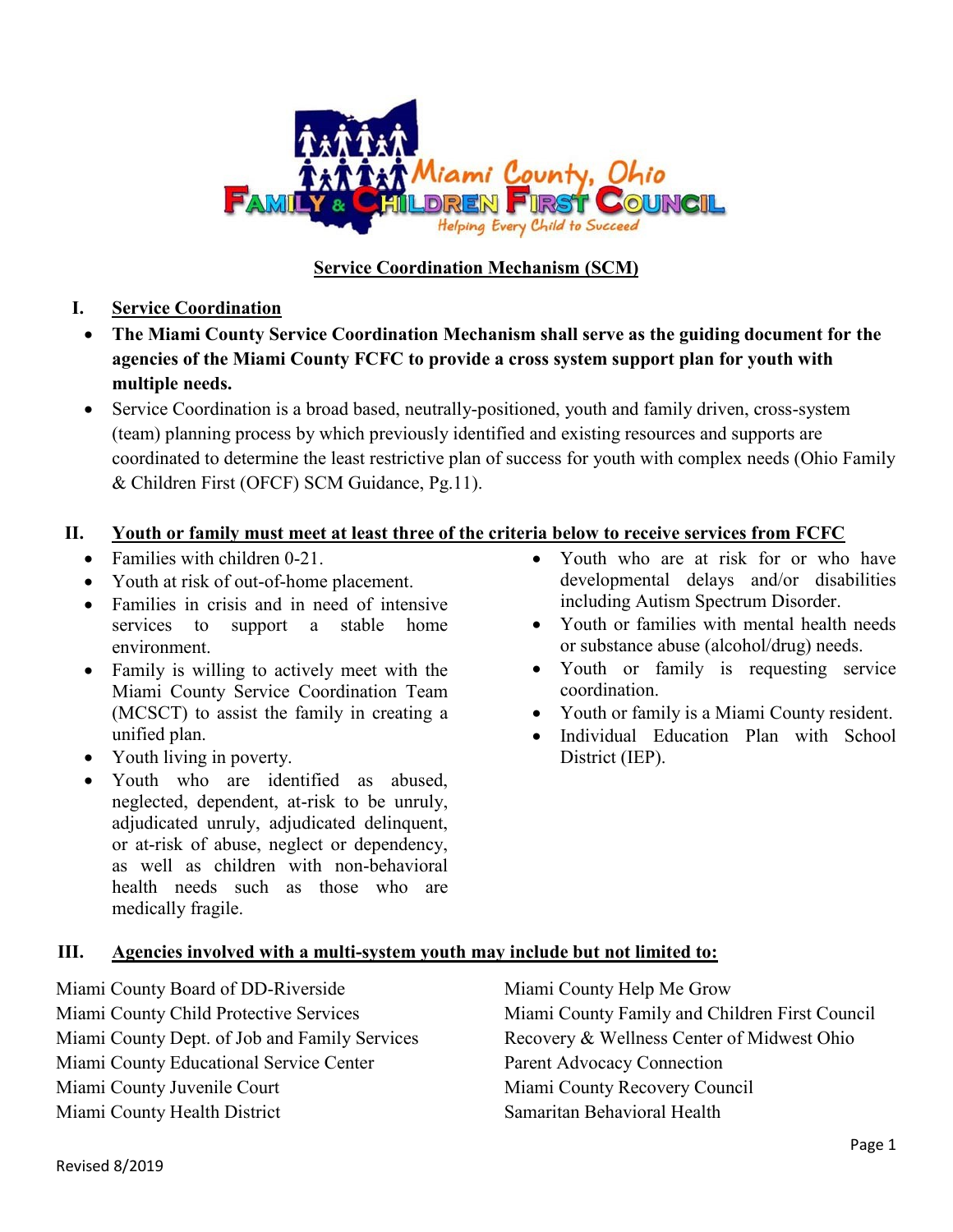Council on Rural Services/Head Start/Gateway Tri-County Board of Recovery & Mental Health Svs. Viaquest, Inc.

Other agencies as needed Other Mental Health agencies School District involve

## **IV. Miami County Service Coordination Team (MCSCT) members include:**

 The Miami County Service Coordination Team (MCSCT) includes but is not limited to the agencies listed above in "Agencies involved."

### **V. Miami County Service Coordination Team (MCSCT) Meetings Guidelines, & Expectations**

- The goal of the Miami County Service Coordination Team (MCSCT) is to keep Miami County youth who are at risk of out of home placement in the home with their family.
- Team meetings will take place twice a month. Times and locations of the meeting will be determined by the FCFC Program Coordinator with input from the team.
- Miami County Service Coordination Team (MCSCT) is a collaboration of county agency Service Coordination Liaisons to provide services and resources to a youth and/or family with extraordinary needs.
- The FCFC Program Coordinator will notify all team members of upcoming meetings either by phone or email.
- Service Coordination Liaison will notify their youth/family members about upcoming team meetings.
- A Service Coordination Liaison who would like to present a youth or family to the team will fill out the referral packet (see below in "referrals" section) and submit it to the FCFC Program Coordinator. If the youth or family is eligible to receive FCFC services then the FCFC Program Coordinator will schedule the case for the next team meeting to review the referral.
- The FCFC Program Coordinator will schedule and facilitate meetings.
- A family can request a team meeting by contacting their Service Coordination Liaison or the FCFC Program Coordinator.
- The family can indicate additional persons to be invited to the team meeting for support.
- A team meeting should take place prior to a youth being placed in an out-of-home placement; or within ten days after a placement in case of an emergency.
- The services and supports along with who is responsible will be discussed in the team meetings and indicated in the team meeting notes.
- Miami County Service Coordination Team (MCSCT) will discuss and make recommendations for approval or denial of routine Funding Requests made in meetings. In an emergency situation FCFC Program Coordinator may approve or deny Funding Requests. The FCFC Program Coordinator will report back to the team in the next MCSCT meeting to discuss these emergency requests.

### **VI. Referrals**

- The agencies listed above in "Agencies involved" will participate in the Service Coordination Process by having Service Coordination Liaisons complete the Referral Packet and other forms that shall be submitted to the FCFC Program Coordinator.
- The Service Coordination Liaison will assure that the referral packet is completed and correct then forwarded to the FCFC Program Coordinator within 30 days of the opening date.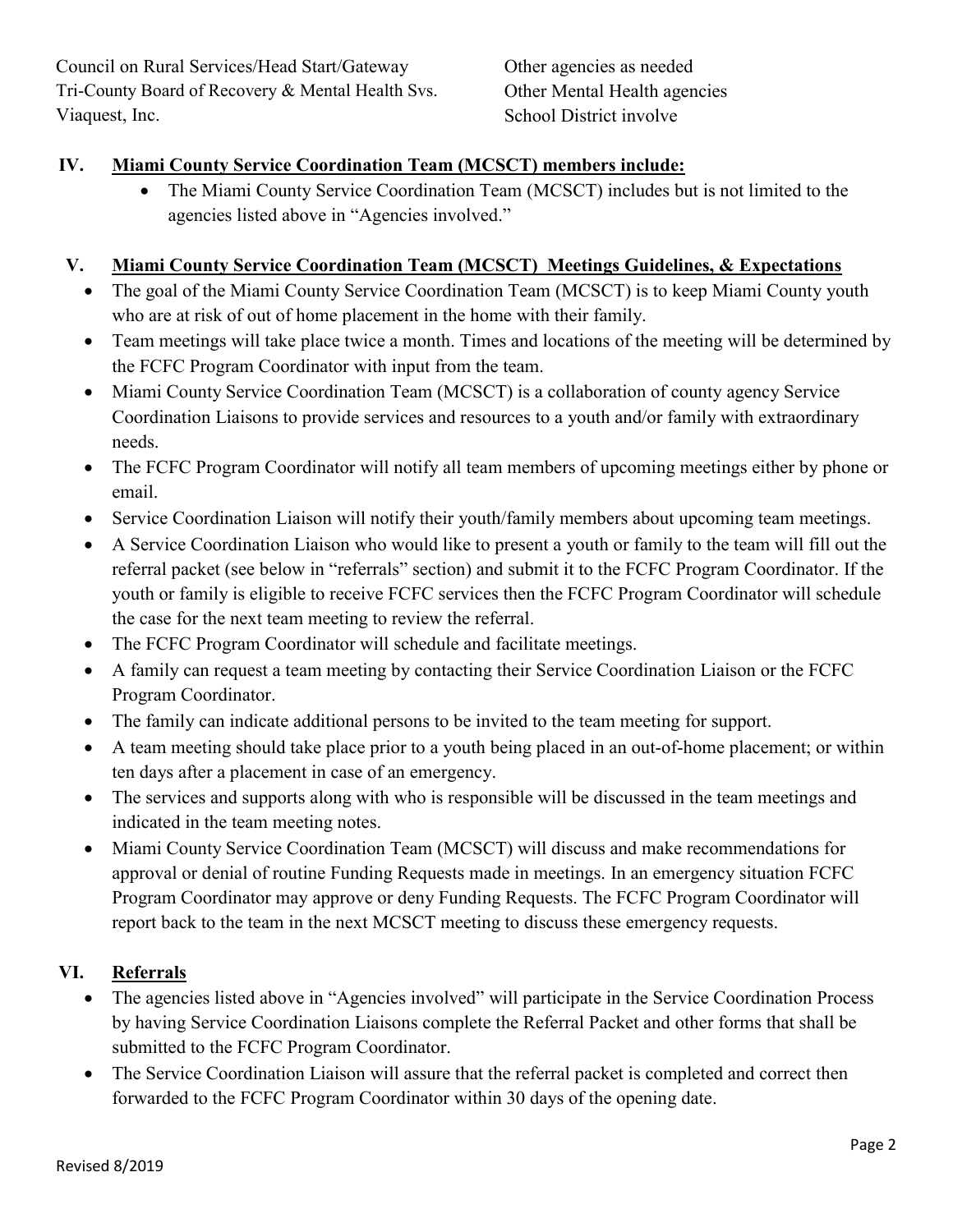- Items to be filled out in the Referral Packet include:
	- i) Release of Information
	- ii) Referral Form
- iii) Service Coordination Plan
- iv) Crisis/Safety Plan
- The Service Coordination Liaison making the referral must present the case at a Miami County Service Coordination Team (MCSCT) meeting to determine the best plan of action to meet the needs of the family and/or youth.
	- i) Service Coordination Liaison making the referral will be acting as the presenter for that youth in the team meetings. This includes:
		- (1) Arranging transportation (if needed) for family
		- (2) Identifying additional team members/agencies for family
		- (3) Presenting information on the case
		- (4) Discussion of the concerns, overall aspects of family, the needs, future plans, etc.
- Individuals or families can refer themselves to the FCFC Program Coordinator. If eligible the FCFC Program Coordinator will then present to the team for a further case review.

## **VII. Open Families/Forms/Records**

- The Service Coordination Liaison for the youth/family will be responsible for the service coordination for their open family's case plan.
- The FCFC Program Coordinator will be responsible for the initial service coordination for referrals received from Miami County Schools and self-referrals.
- Case Plans are required to be updated every 90 days. The Service Coordination Liaison will be responsible for all of their case plan updates. If case plans are not updated then FCFC Program Coordinator will close the case.
- The Service Coordination Liaisons will use the Service Coordination Forms to assess for the strengths, needs, and cultural diversity of the youth and family.
- The Service Coordination Liaison will report progress on the goals on the Service Coordination Update form to the FCFC Program Coordinator.
- The Release of Information Form needs to be updated annually.
- A Termination Form for a case can be completed under any circumstance.
- All agencies and the Miami County Family & Children First Council will maintain confidentiality of all information and records.
- The Service Coordination Liaisons will report/track progress on goals to the FCFC Program Coordinator.
- The FCFC Program Coordinator will review the plans to assure they are responsive to the youth's and family's strengths, needs, family culture, race and ethnic group, and are provided in the least restrictive environment.
- The FCFC Program Coordinator will work closely with the Service Coordination Liaisons who are serving youth who are alleged and/or adjudicated unruly and delinquent with a focus of keeping the youth from a deeper involvement in the juvenile court system.
- The Service Coordination Liaisons will work with the youth and family along with the team to set time lines for the goals that are attainable and reasonable.